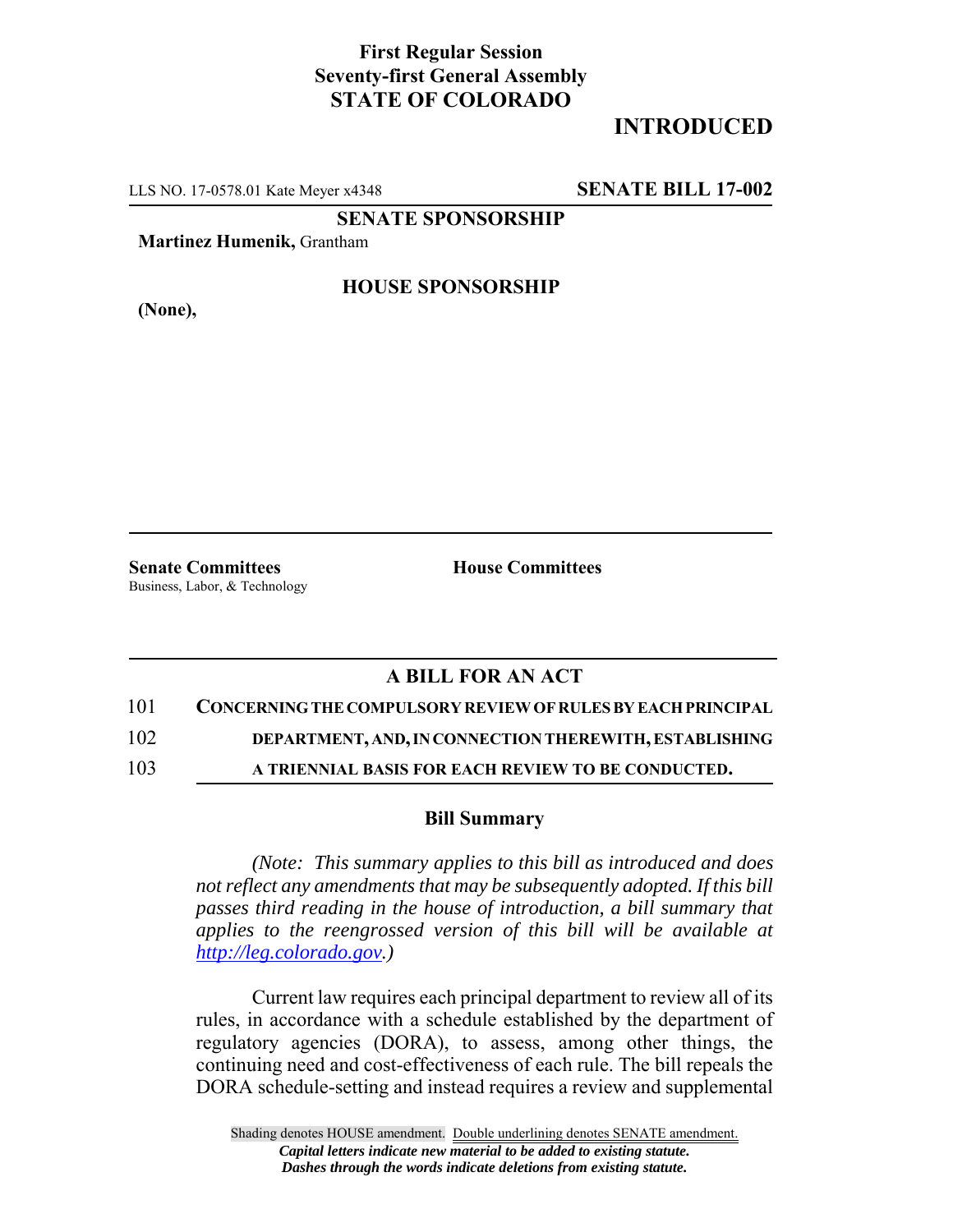update to be completed every 3 years, commencing in 2017. Thereafter, the bill imposes a triennial schedule for reviews to be conducted.

The bill further specifies that the public and certain state agencies must be accorded no fewer than 14 business days to provide input regarding an agency's rules during its review, and that any input received must be attached to the report setting forth the results of the rule reviews included in each agency's departmental regulatory agenda.

1 *Be it enacted by the General Assembly of the State of Colorado:*

- 
- 2 **SECTION 1.** In Colorado Revised Statutes, 24-4-103.3, **amend**
- 3 (1) introductory portion, (2), and (4); and **repeal** (3) as follows:

 **24-4-103.3. Compulsory review of rules by principal departments - deadlines - report on results of review in departmental regulatory agendas.** (1) The department of regulatory agencies shall establish a schedule, in consultation with each principal department, for 8 the review of all of the rules for each principal department. COMMENCING IN 2017, AND TRIENNIALLY THEREAFTER, each principal department shall conduct a review of all of its rules to assess the continuing need for and the appropriateness and cost-effectiveness of its rules to determine if they 12 should be continued in their current form, modified, or repealed. THE REVIEW REQUIRED BY THIS SUBSECTION (1) MUST BE COMPLETED PRIOR TO NOVEMBER 1 SO THE RESULTS MAY BE REPORTED PURSUANT TO 15 SUBSECTION (4) OF THIS SECTION. ON OR BEFORE DECEMBER 31, 2017, 16 AND ON OR BEFORE DECEMBER 31 EVERY THREE YEARS THEREAFTER, EACH PRINCIPAL DEPARTMENT SHALL ALSO PROVIDE AN UPDATE TO THAT YEAR'S REVIEW OF RULES, INDICATING ANY MODIFICATIONS TO THE REPORT FILED UNDER SUBSECTION (4) OF THIS SECTION. IN ADDITION TO TAKING INTO ACCOUNT ANY INPUT RECEIVED PURSUANT TO SUBSECTION (2) OF THIS SECTION, the applicable rule-making agency or official in the principal department shall consider the following: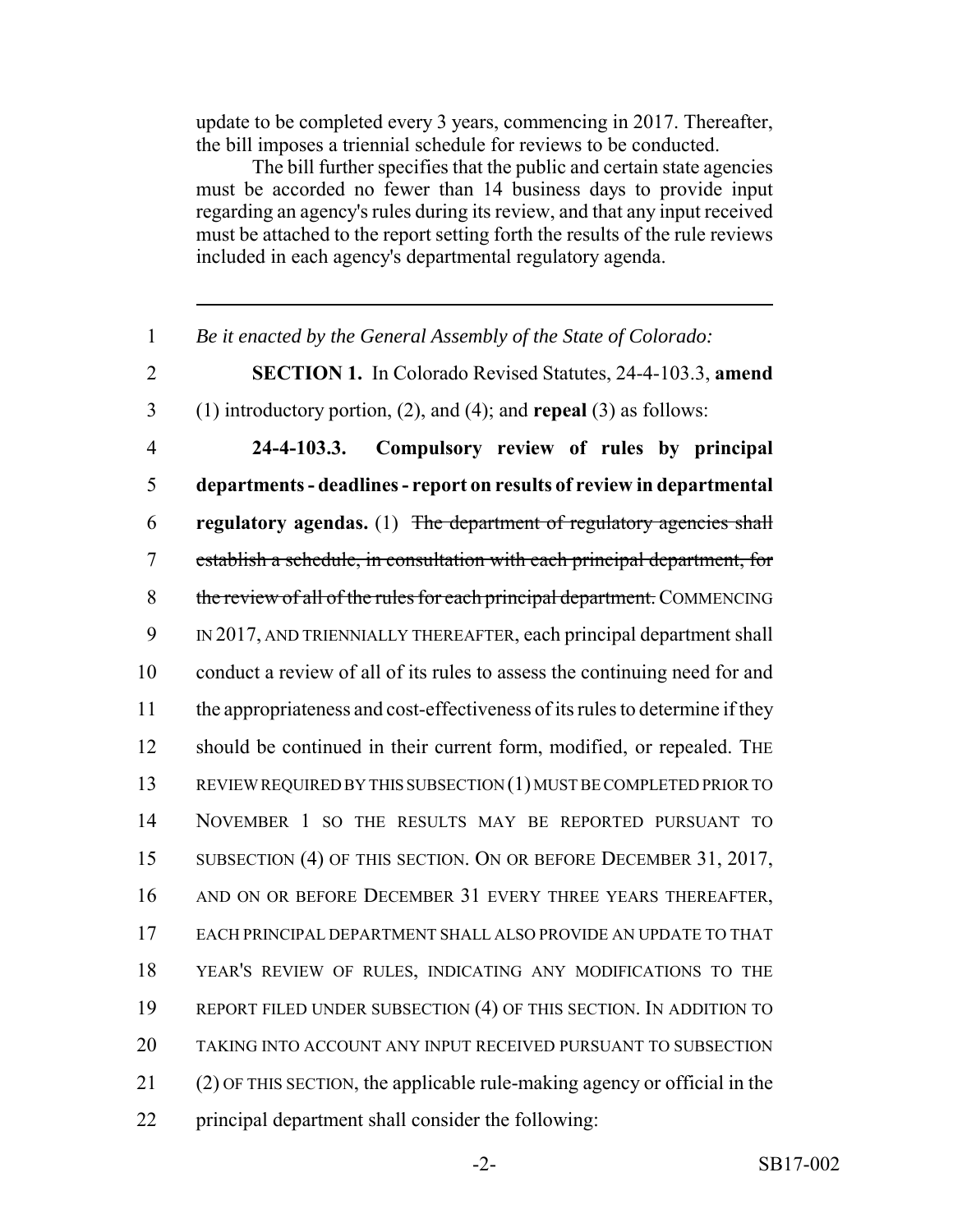(2) Each rule-making agency or official shall provide public notice on the agency's official website of its review of the rules; give the public an appropriate opportunity, CONSISTING OF NO FEWER THAN FOURTEEN BUSINESS DAYS, to provide input ON THE RULES; and notify other state agencies that may have jurisdiction over the subject matter of 6 the rules to allow for collaboration and input. Based on this ITS review AND TAKING INTO CONSIDERATION ANY INPUT RECEIVED, the rule-making agency or official shall determine whether the existing rules should be continued in their current form, amended, or repealed. If the rule-making agency or official decides that a rule should be amended or repealed, the rule-making agency or official shall comply with the notice and hearing requirements of section 24-4-103.

 (3) The department of regulatory agencies shall not schedule 14 mandatory review under this section during the year of and during the 15 year following any scheduled sunset review conducted by the department of regulatory agencies pursuant to section 24-34-104.

 (4) Each principal department shall include a report on the results 18 of its mandatory COMPULSORY review of rules, WHICH REPORT MUST ATTACH ANY INPUT FROM THE PUBLIC OR OTHER STATE AGENCIES RECEIVED PURSUANT TO SUBSECTION (2) OF THIS SECTION, as part of its departmental regulatory agenda that it submits to the staff of the legislative council for distribution to the applicable committee of 23 reference of the general assembly as outlined in section  $2-7-203$  C.R.S. AND SHALL POST THE UPDATE TO EACH REPORT ON THE PRINCIPAL DEPARTMENT'S OFFICIAL WEBSITE.

**SECTION 2. Safety clause.** The general assembly hereby finds,